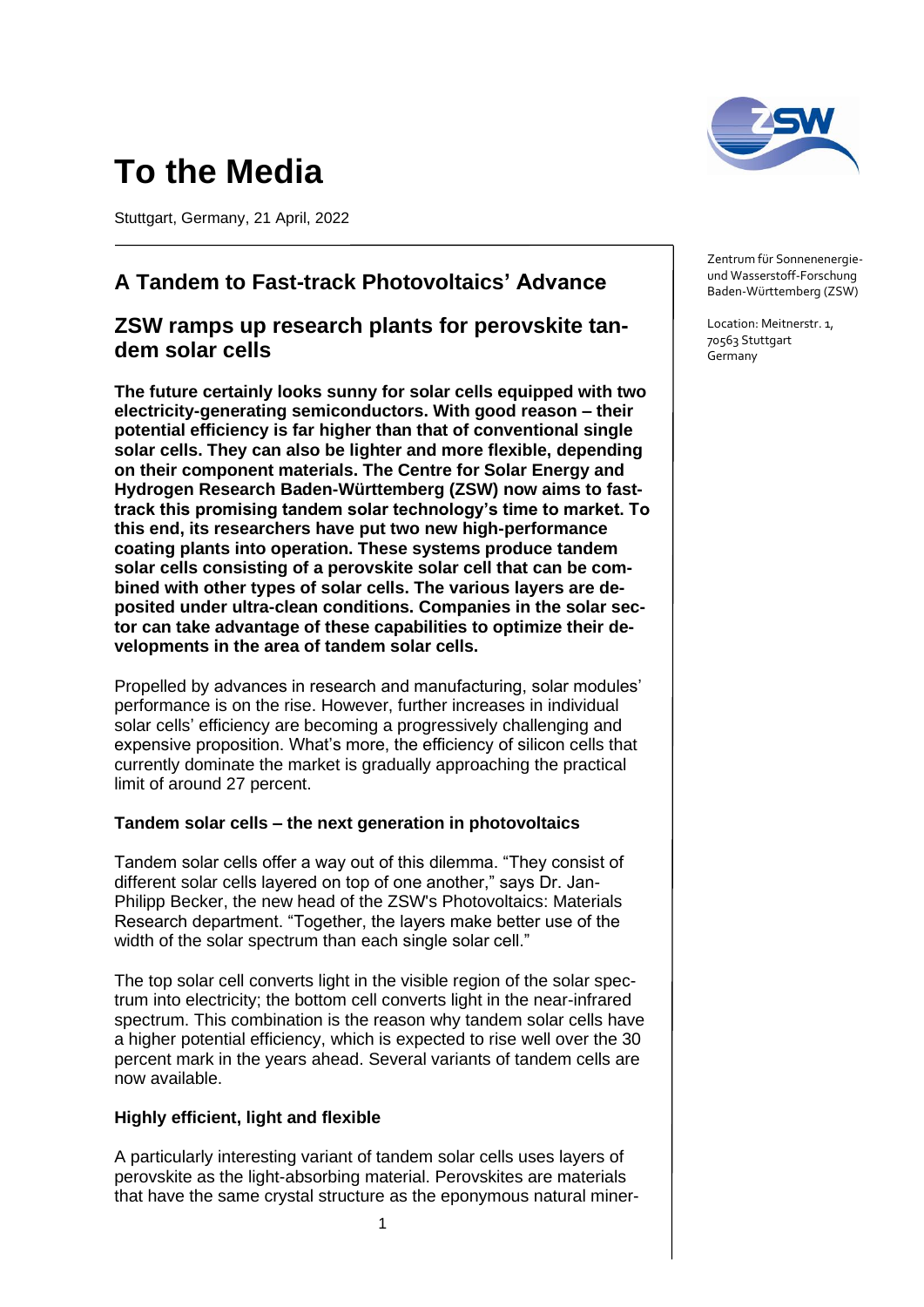

al. Some compounds in this class of materials exhibit excellent optical and electronic properties. On top of that, they are cheap and earthabundant. For the second absorbing layer, ZSW researchers have opted to use cells made of copper, indium, gallium and selenium (CIGS), silicon, or another perovskite with a modified spectral sensitivity range. Combinations of different cell types – that is, perovskite and CIGS, perovskite and silicon, or perovskite and perovskite – hold great promise as a means of significantly boosting efficiency.

Tandem solar cells that pair perovskite with perovskite or perovskite with CIGS have benefits beyond high efficiency. As a thin-film technology, they can also be deposited on plastic or steel films to make light, flexible modules that are perfect for mounting overhead orchards, in vehicle roofs and integrated into building façades or roofs.

#### **Up and running research plants**

The ZSW now has two plants up and running to drive this development towards market maturity. One makes perovskite thin-film solar cells and the other CIGS thin-film solar cells. Tandem solar cells with silicon semiconductors can be produced on various silicon cells sourced from external partners. "Excellent conditions are now in place in the institute to develop tandem solar cells, particularly in terms of the process technology for manufacturing solar cells in a vacuum under ultra-clean lab conditions. We want to use these assets to explore the technology's physical boundaries," says Becker. An extensive set of material analysis tools helps with that. The in-house Solab test laboratory and field-testing facilities are able to rigorously analyze and assess the manufactured solar cells and modules for long-term stability. The new plants will serve to develop innovative processes for the solar industry, which will then be able to bring to market more efficient and costeffective solar modules.

The ZSW draws on a deep well of more than 30 years' experience with CIGS technology. The institute's experts developed, optimized and ramped up thin-film photovoltaics systems for mass manufacturing. Now they want to continue that achievement with tandem solar cells where they have already achieved very good efficiency values.

Arrayed around a central robot, the perovskite cluster's four coating chambers can produce a wide variety of solar cells with sputtered transparent layers and with evaporated metallic or organic layers. A vacuum chamber provides optimized means of vacuum-coating perovskites. The system will be able to create very homogenous and highly reproducible multi-component perovskite layers. Even at this early stage, the ZSW has already made great strides in optimizing the cell structure with vapor-deposited organic electron conductor layers.

Zentrum für Sonnenenergieund Wasserstoff-Forschung Baden-Württemberg (ZSW)

Location: Meitnerstr. 1, 70563 Stuttgart Germany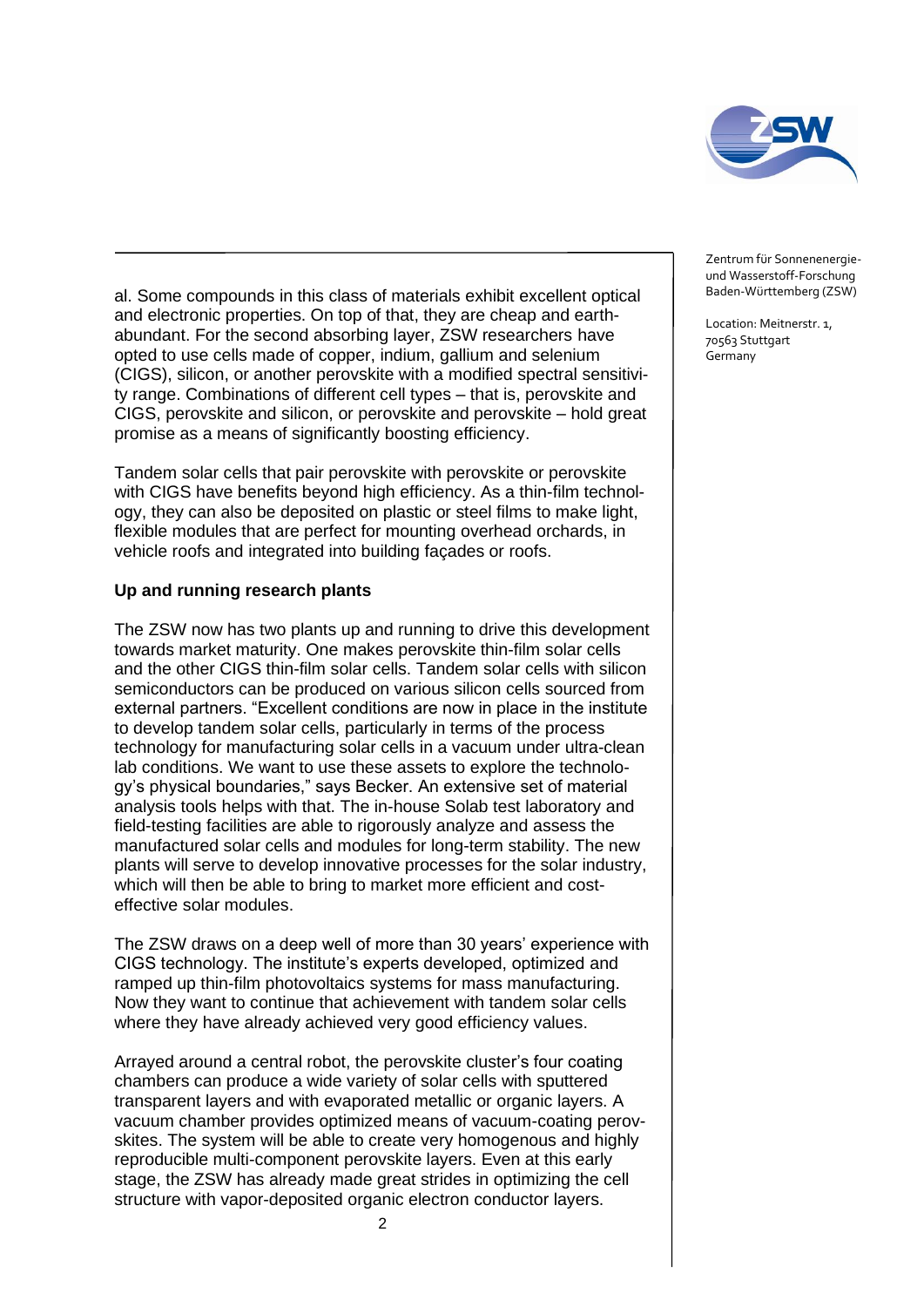

The German Federal Ministry of Economic Affairs and Climate Action (BMWK) funded the two plants as part of the CAPITANO and CIGS-Cluster projects.

About ZSW

The Zentrum für Sonnenenergie- und Wasserstoff-Forschung Baden-Württemberg (Centre for Solar Energy and Hydrogen Research Baden-Württemberg, ZSW) is one of the leading institutes for applied research in the areas of photovoltaics, renewable fuels, battery technology, fuel cells and energy system analysis. There are currently around 300 scientists, engineers and technicians employed at ZSW's three locations in Stuttgart, Ulm and Widderstall. In addition, there are 100 research and student assistants.

#### **Media contacts ZSW**

Claudia Brusdeylins, Zentrum für Sonnenenergie- und Wasserstoff-Forschung Baden-Württemberg (ZSW) / Centre for Solar Energy and Hydrogen Research, Meitnerstr. 1, 70563 Stuttgart, Germany, Phone +49 711 7870-278, claudia.brusdeylins@zsw-bw.de, [www.zsw-bw.de](http://www.zsw-bw.de/)

Axel Vartmann, PR-Agency Solar Consulting GmbH, Emmy-Noether-Str. 2, 79110 Freiburg, Germany Phone: +49 761 380968-23, vartmann@solar-consulting.de, [www.solar-consulting.de](http://www.solar-consulting.de/)



Semitransparent perovskite solar modules like this one are well suited for use in tandem solar modules. Photo: ZSW

Zentrum für Sonnenenergieund Wasserstoff-Forschung Baden-Württemberg (ZSW)

Location: Meitnerstr. 1, 70563 Stuttgart Germany